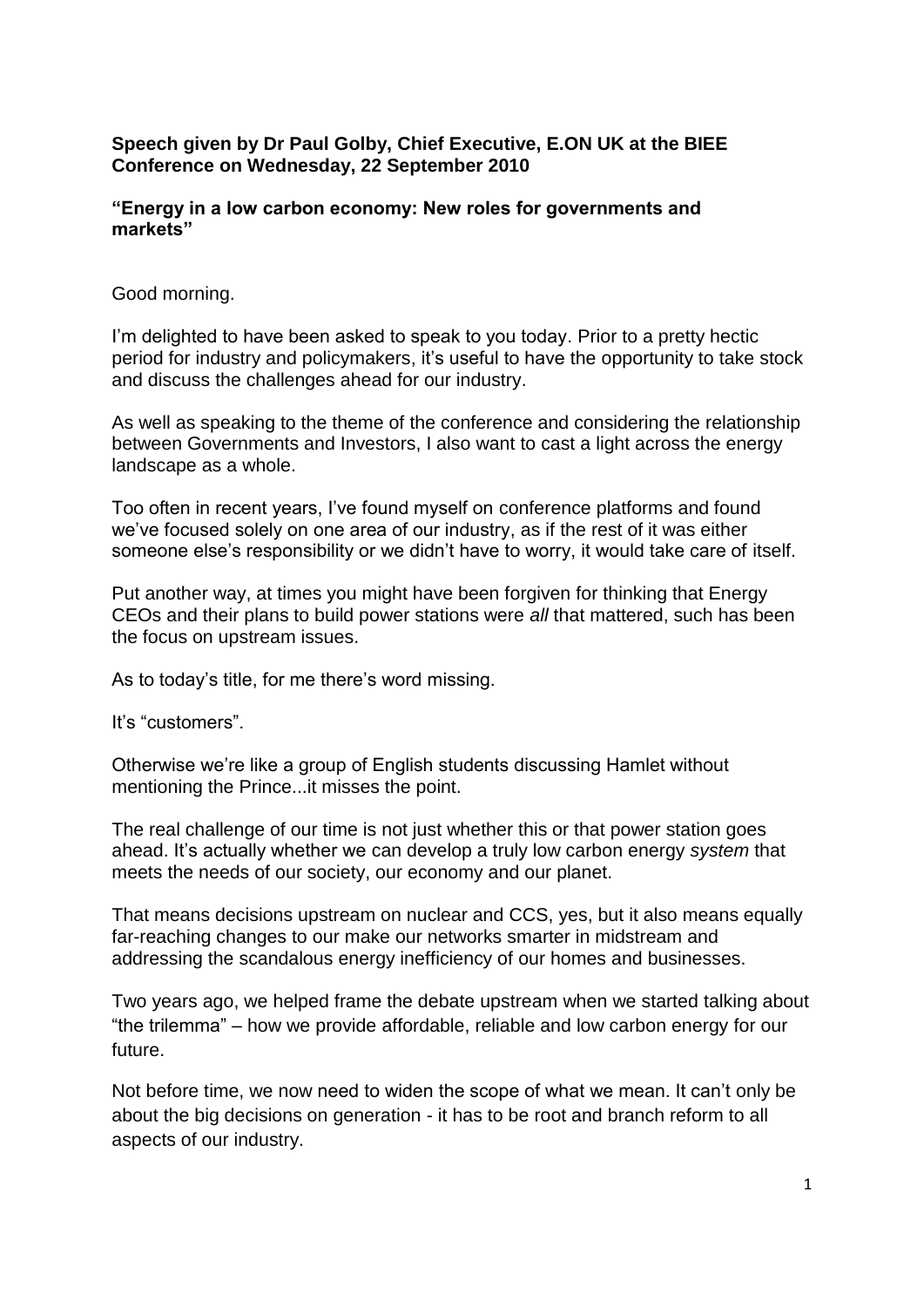## **Restating the trilemma**

There"s obviously been a significant level of political change over the spring and summer.

We have a new Coalition Government that has spelled out at a high-level its energy policy priorities. Perhaps understandably there has been a lot of media interest in the views of the new Secretary of State, particularly on new nuclear.

While this interest is understandable, I"d rather focus on the policies than the personalities and for the record, the Coalition Agreement published in May is a good basis for moving forward. But as ever, the devil will be in the detail.

And there is much more work to do...and, as we know, less money than ever in the coffers to do it with...all at time when the way energy is produced and used is changing as we move towards a low carbon future.

So let me start with the first of the big issues on the Coalition's agenda – Electricity Market Reform.

#### **Upstream**

To get into this, it"s probably worth setting out some of the key points that underpin our view of the future.

We expect that electricity will eventually replace the direct use of fossil fuels for both domestic heating and for transport, through electric cars.

Like most people, we think the upstream energy mix will be principally based around new nuclear power, more offshore wind and the development of carbon capture and storage to allow us to continue to burn fossil fuels into the future to give us system flexibility. This will ensure we have a low carbon energy supply that is also reliable and affordable.

So far, so familiar then.

Something else that will be familiar to you is that our current energy market is not fit for purpose. As someone who famously (indeed *infamously* in some quarters) said "the market is bust" some years ago", it"s like having déjà vu all over again.

And believe me, the clock is ticking…and despite what the Secretary of State said in his recent evidence to the DECC select committee, a carbon floor price alone will not be sufficient. You can"t build a power station by reinforcing the floor only.

The recession has bought us a couple of years at most but the decisions pending are of critical importance and do need addressing soon.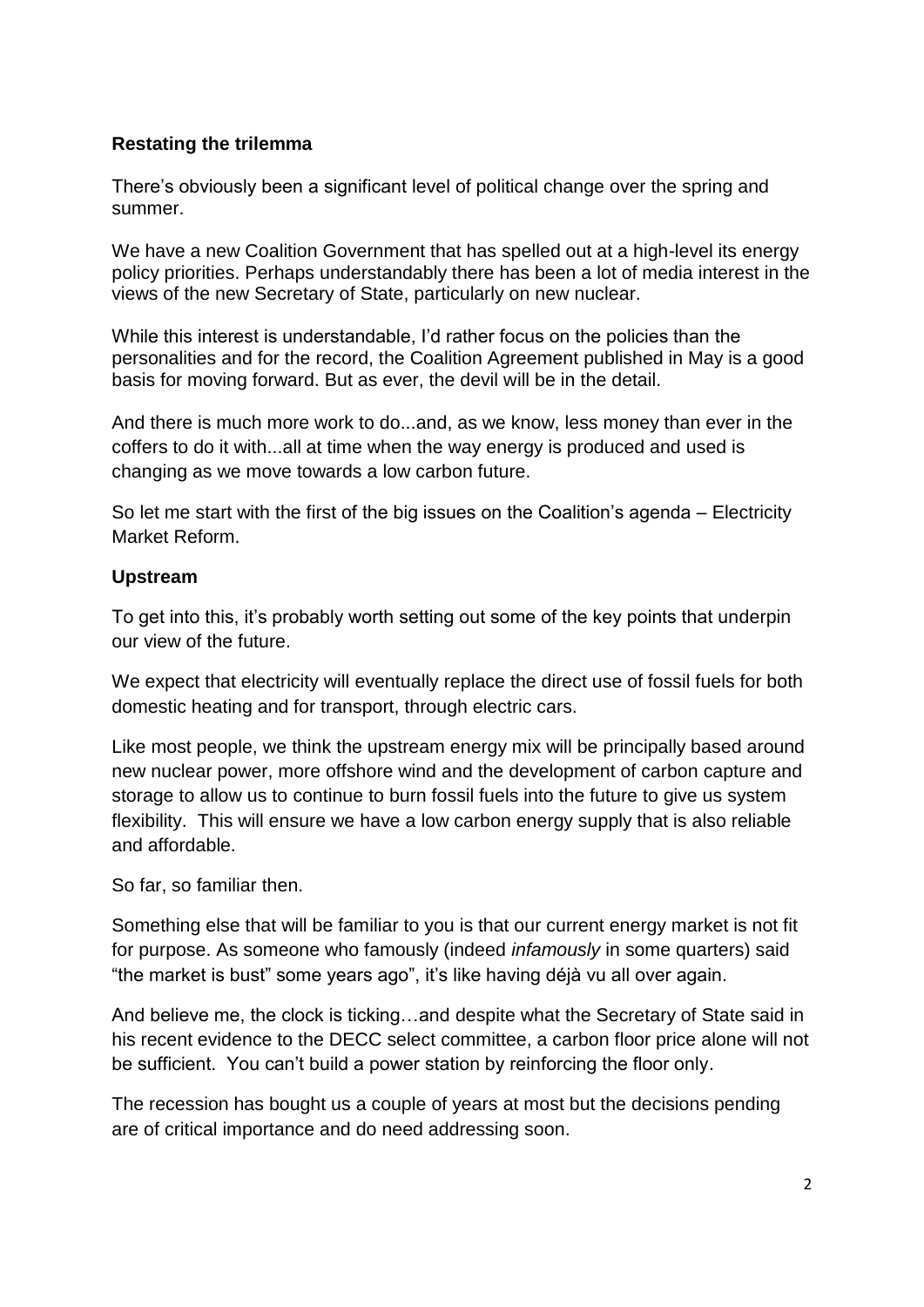So the priority now is to agree a coherent energy policy framework that will incentivise the investment required, circa £200m, and make the UK an attractive place to invest.

The UK has set ambitious goals for low carbon energy and this Government (and in fairness, its predecessor as well) has recognised these will simply not be met without reform of our energy markets.

The Government will be consulting this autumn on its preferred option from those set out in the Energy Market Assessment published with the April Budget.

At a high-level, what is needed from this process is clarity:

- Clarity from business on what it needs in order to invest and
- Clarity from the Government

# So let me be clear!

I would argue that clarity is best delivered by a mechanism that is robust and established for the long-term, one that is immune (so far as is practical) from shortterm political interventions. It's for those and other reasons, that I am sceptical about the merits of a tax to underpin the carbon price. Investors are not going to commit multi-billion investments on the basis of the level a tax might be set at by the Government of the day in the 2020s or 2030s, which is the timescale which will be relevant to the long lead time investments we are making over the next few years.

Instead, having looked at the options we would support the introduction of a Low Carbon Obligation (LCO). Working in a similar fashion to the RO, this would provide a more reliable source of revenue than a carbon tax, would be less subject to political uncertainty than a tax and would be more effective in underpinning essential long-term investments such as nuclear.

We also believe that an LCO would be for more consistent with ensuring that the UK energy market retains the discipline and rigour that competition and markets provide – both unfashionable words perhaps but in my view important ones. In other words, as well as its other merits, I believe it will be more efficient – delivering the investment the industry needs without the risk of the customer paying too much. The UK Government has consistently been arguing for more competition in the rest of Europe for the last twenty years. It would be ironic if, having made real progress in delivering that objective, we now turn our back on competition.

There are no easy answers here. That"s why we need the Government to recognise that there are a number of options on the table which need to be properly considered.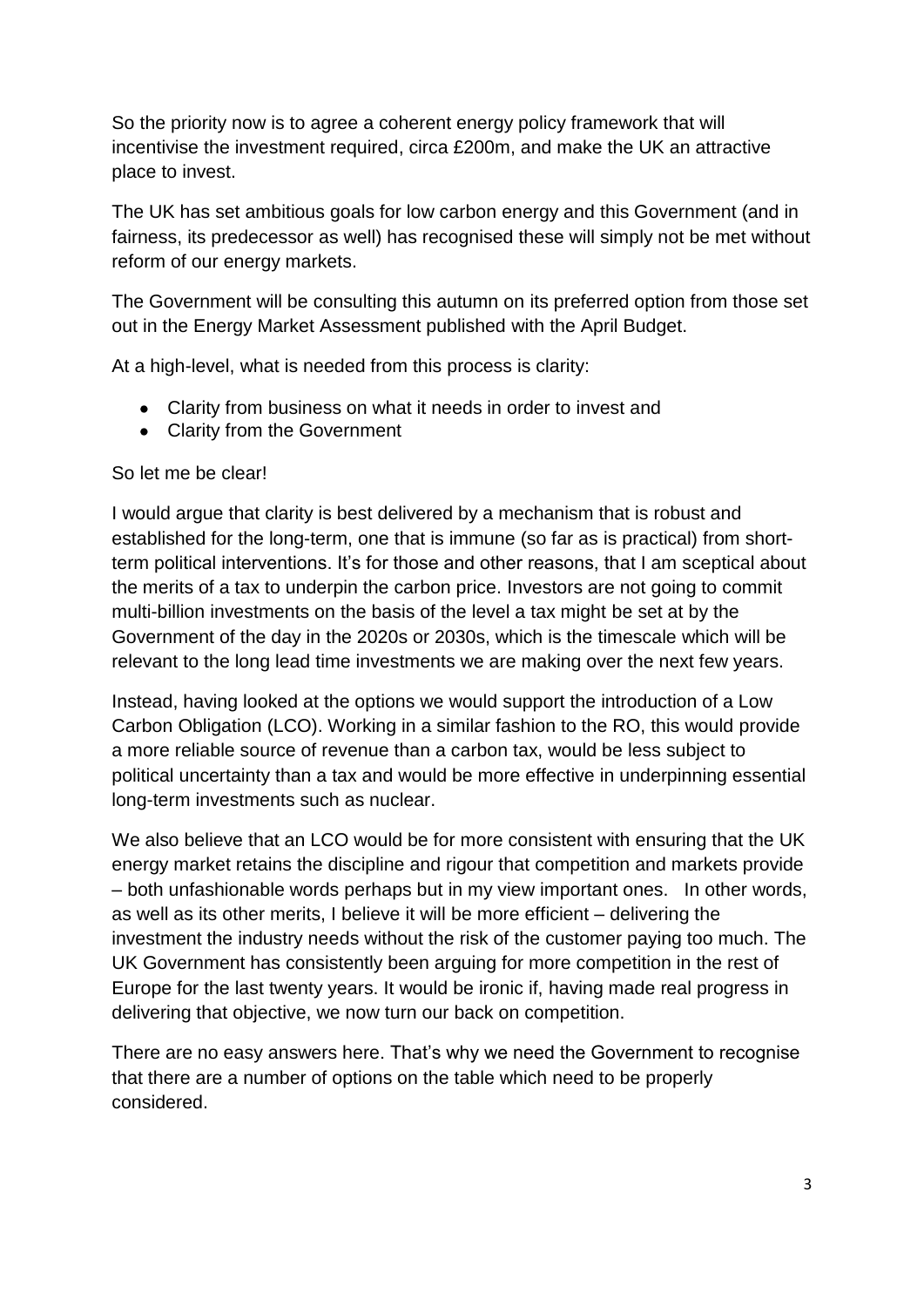A hasty consultation where the outcome is already prejudged would be the worst thing this Government could do to undermine investor confidence and would create the impression that it was developing policy to suit the loudest voice in the room.

I'm interested in hearing your thoughts today on this.

#### **Midstream**

As I argued a moment ago, changes in how we use and produce energy have implications right across the UK's energy system. In some respects, nowhere are these challenges more acute than in our electricity networks, the importance and scale of which has been overlooked for too long.

Electrification of heating and transport and the growth of decentralised energy generation are a challenge, sure.

But they are also an *opportunity:* to take today"s passive, one way system and turn it into an active, two-way "smart grid".

The pressure to do so is two-fold.

It comes first, from the major investment upstream in new nuclear, offshore wind and cleaner fossil fuels – much of which will be located near the coast - that must be securely and reliably connected up.

Secondly, we know we will see major changes in how customers use energy in their homes as well as to travel.

If you add to that agenda the pace and scale of the anticipated roll-out of smart meters then it's clear change is needed to the 'glue' that binds the system together – the electricity network.

A smarter network will help the network companies manage more effectively the extra peaks and troughs in demand that an increasingly decentralised energy world will bring, helping to minimise overall network investment costs.

And as we do so, we will improve the experience of all energy users as we bring the networks into the customer age.

Ofgem does not often get plaudits for forward thinking from stages such as this, but on this occasion we should acknowledge the key role their Low Carbon Networks Fund will play.

My distribution business, Central Networks, has recently submitted a bid to this fund to support a flagship project in Milton Keynes called "MKSmart2020". Working in partnership with Milton Keynes through their Low Carbon Living Programme, Central Networks wants to develop Milton Keynes into a fully functioning low carbon network, a working microcosm of urban Britain in 2020 based around: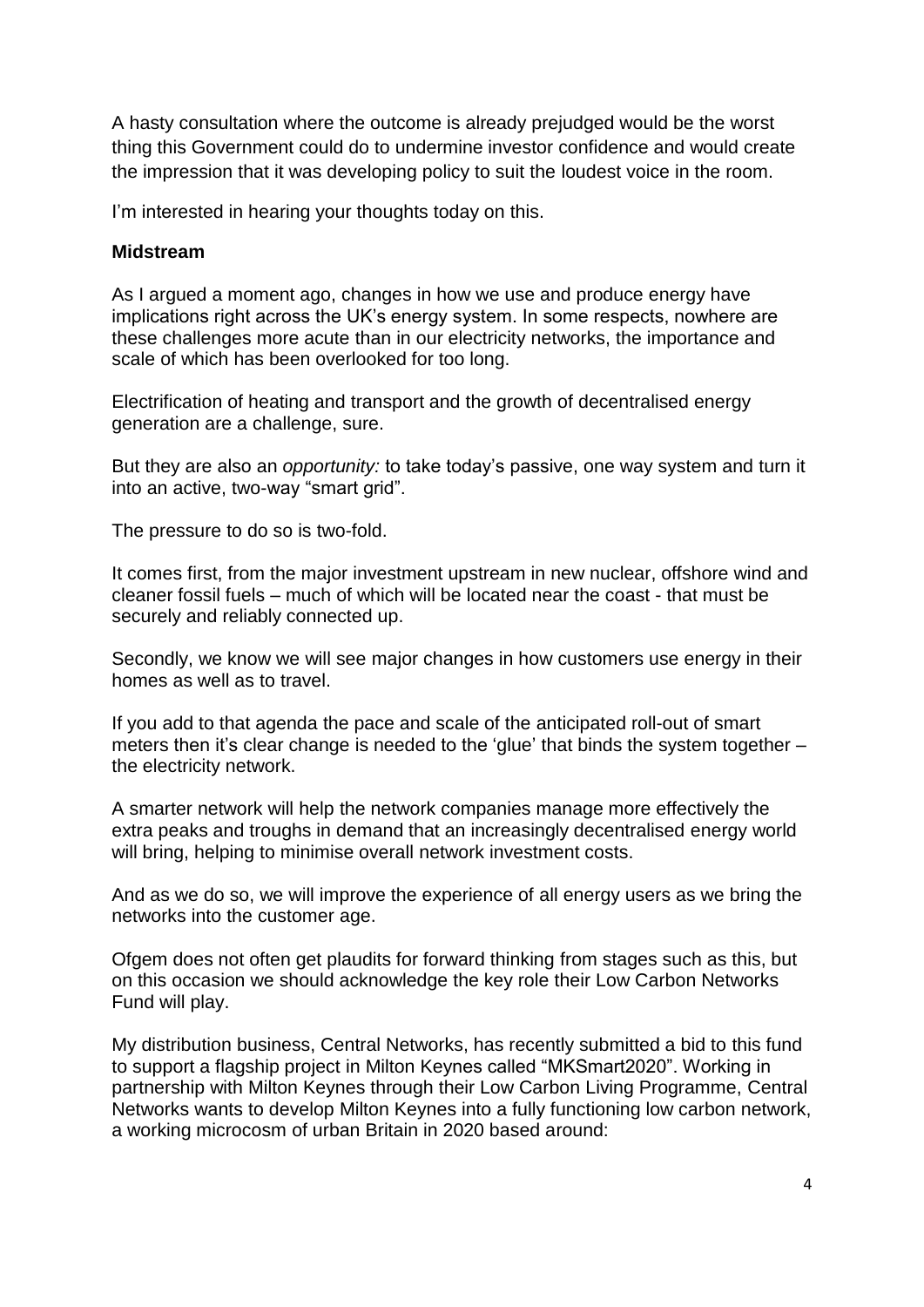- Twenty thousand smart meters and in-home displays across the area
- Collaboration with the local authority and the Open University on understanding the best way of communicating with householders as they commence their own energy efficiency journey
- $\bullet$ Creating between fifty to sixty new "smart homes" built around smart appliances and charging points for electric vehicles. The project will also look more widely at how we can integrate the infrastructure needed to support the increase in electric vehicles I mentioned a moment ago.

This is an exciting project, one that could give us all the opportunity to learn about 2020 networks and how they will need to evolve to meet the demands of a low carbon energy system and just as importantly, how people interact with these technologies.

The bid, which has widespread support across Milton Keynes, is a strong one that would deliver real benefits for the UK as a whole as the lessons we learn would be rolled out and applied elsewhere.

I don"t think we should underestimate the potential here – not least for customers.

As we know, it wasn"t the doctors but the engineers who drastically improved public health in the nineteenth century. Surely, it will be in no small measure the network companies who will help deliver our low carbon future.

#### **Downstream**

Our Milton Keynes project is about how to best develop the network to support consumers and help them change their relationship with the energy they use in their everyday lives. It is one part of a bigger challenge facing our industry which is to think differently about energy from both sides of the meter. Nowhere is the need to do this more pressing than in our homes.

But first a question for you:

"Why on earth would an energy company want you to use less energy?"

Hopefully, you"ll recognise the question from our current advertising campaign. It goes right to the heart of the relationship between energy supplier and customer and seeks to tackle head on the issue of trust (or lack of it) between the two.

It is a sad fact that customer trust in all energy companies is poor and not at all where it should be.

This is a particular concern to me as we"ll have to ask so much of our customers over the coming years – to improve the energy efficiency of their homes, to change the way they use energy, and to allow us to build the generation assets this country needs. Because, ultimately, we"ll be asking them to support this investment through their energy bills. We need to make sure that our customers trust us – politicians and energy companies alike – to make the right decisions.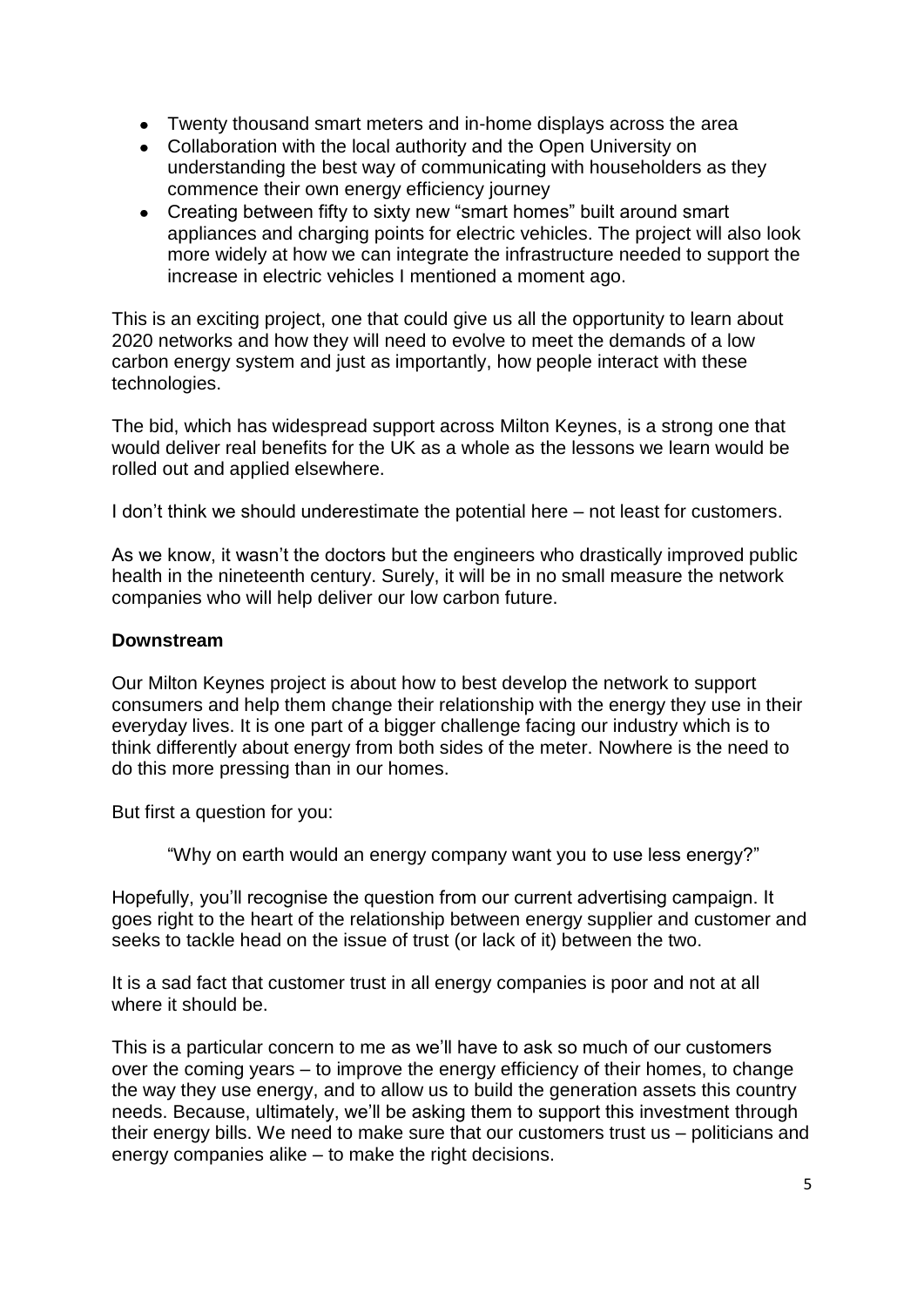Improving the relationship between the industry and the customer is the first step and we know we must do more. But actions speak louder than words, and we also know we need to back that up with products and services that help the individual customer in their own home or business.

So, in the same way that people have become accustomed in the home and at work to think "reduce, re-use and recycle" we need a similar focus to support customers as our relationship changes.

I"ve been trying to think of a way in which we can best describe the scale and scope of the change that is about to happen to our industry.

Simply put, technology changes that lead to social change are *always* underestimated. To me it"s clear. Micro-generation is not a photo opportunity for Prime Minister's past and present. It's a fundamental part of our low carbon future. Times are changing and so is my business. Customers are ceasing to be just a meter point but are becoming active players in the market. The advent of Smart technology will put more information and knowledge in the hands of the consumer and this will give them more control – over how they use energy, how they produce it and who they choose to trade with.

In the future, in addition to supplying energy, an energy company"s relationship with its customers will revolve around how we help then:

- 1. *insulate* their homes
- 2. *moderate* their energy use,
- 3. *generate* their own energy

Increasingly we will be working in partnership with communities as well as the individual customer. Why? Because as well as the difference we can make in people"s homes, we can also see the potential for changes across neighbourhoods and communities as well.

I cannot say more about this at the moment but look out for these partnership announcements in the weeks and months ahead.